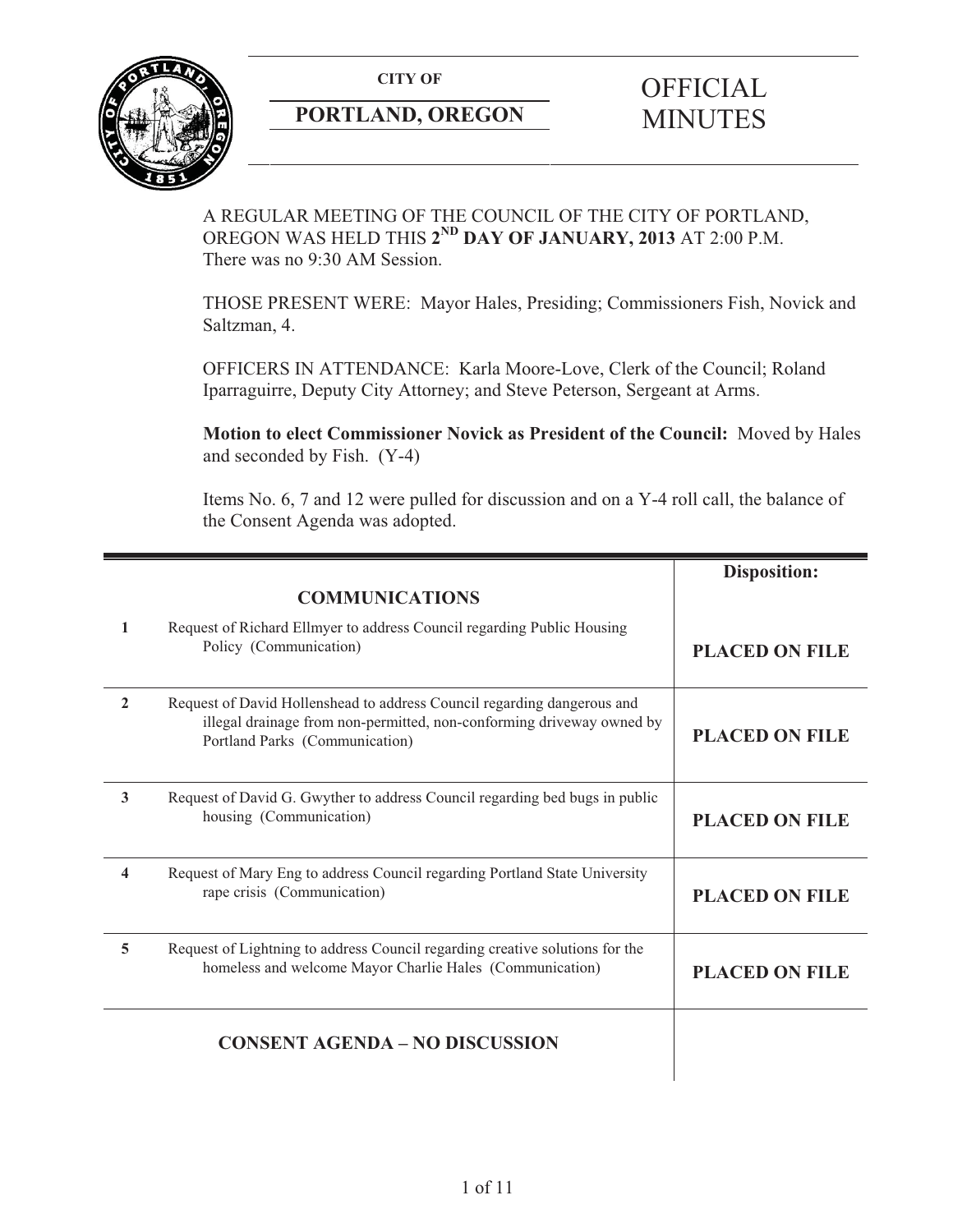| 6     | Authorize a grant agreement to provide Worksystems, Inc. \$195,000 to<br>implement the SummerWorks youth employment program within City<br>Bureaus (Ordinance)                                                                           | <b>REFERRED TO</b><br><b>COMMISSIONER OF</b><br><b>FINANCE AND</b><br><b>ADMINISTRATION</b> |
|-------|------------------------------------------------------------------------------------------------------------------------------------------------------------------------------------------------------------------------------------------|---------------------------------------------------------------------------------------------|
| $*7$  | Amend contract with Worksystems, Inc. for \$200,000 for additional work and<br>compensation for the Summer Youth Connect Program (Ordinance;<br>amend Contract No. 30002551)                                                             | <b>REFERRED TO</b><br><b>COMMISSIONER OF</b><br><b>FINANCE AND</b><br><b>ADMINISTRATION</b> |
|       | <b>Bureau of Transportation</b>                                                                                                                                                                                                          |                                                                                             |
| $*8$  | Accept a grant in the amount of \$4,013,000 from the Oregon Department of<br>Transportation for the East Portland Access to Transit Project and<br>authorize an Intergovernmental Agreement (Ordinance)                                  | 185841                                                                                      |
|       | $(Y-4)$                                                                                                                                                                                                                                  |                                                                                             |
|       | <b>Office of Management and Finance</b>                                                                                                                                                                                                  |                                                                                             |
| 9     | Accept bid of Tapani Underground, Inc. for the Vernon-Sabin-Alameda Sewer<br>Rehabilitation - Phase 1 for \$2,838,596 (Procurement Report - Bid No.<br>114917)                                                                           | <b>ACCEPTED</b><br><b>PREPARE</b><br><b>CONTRACT</b>                                        |
|       | $(Y-4)$                                                                                                                                                                                                                                  |                                                                                             |
| $*10$ | Authorize an Intergovernmental Agreement with Portland Public Schools for<br>the maintenance and repair services of Portland Public Schools vehicles<br>(Ordinance)                                                                      | 185842                                                                                      |
|       | $(Y-4)$                                                                                                                                                                                                                                  |                                                                                             |
| $*11$ | Pay claim of Lesley Barnes involving Portland Fire Bureau (Ordinance)                                                                                                                                                                    | 185843                                                                                      |
|       | $(Y-4)$                                                                                                                                                                                                                                  |                                                                                             |
| $*12$ | Pay claim of Progressive Insurance, as subrogee for Jason Gray Wallace,<br>involving Portland Police Bureau (Ordinance)                                                                                                                  | 185845                                                                                      |
|       | $(Y-4)$                                                                                                                                                                                                                                  |                                                                                             |
| $*13$ | Create a new Nonrepresented classification of Statistician and establish a<br>compensation rate for this classification (Ordinance)                                                                                                      | 185844                                                                                      |
|       | $(Y-4)$                                                                                                                                                                                                                                  |                                                                                             |
|       | <b>REGULAR AGENDA</b><br><b>Mayor Charlie Hales</b>                                                                                                                                                                                      |                                                                                             |
|       | <b>Bureau of Police</b>                                                                                                                                                                                                                  |                                                                                             |
| $*14$ |                                                                                                                                                                                                                                          |                                                                                             |
|       | Accept and appropriate a grant in the amount of \$119,000 from the Oregon<br>Department of Transportation, Motor Carrier Safety Assistance Program<br>for safety inspections and authorize an Intergovernmental Agreement<br>(Ordinance) | 185846                                                                                      |
|       | $(Y-4)$                                                                                                                                                                                                                                  |                                                                                             |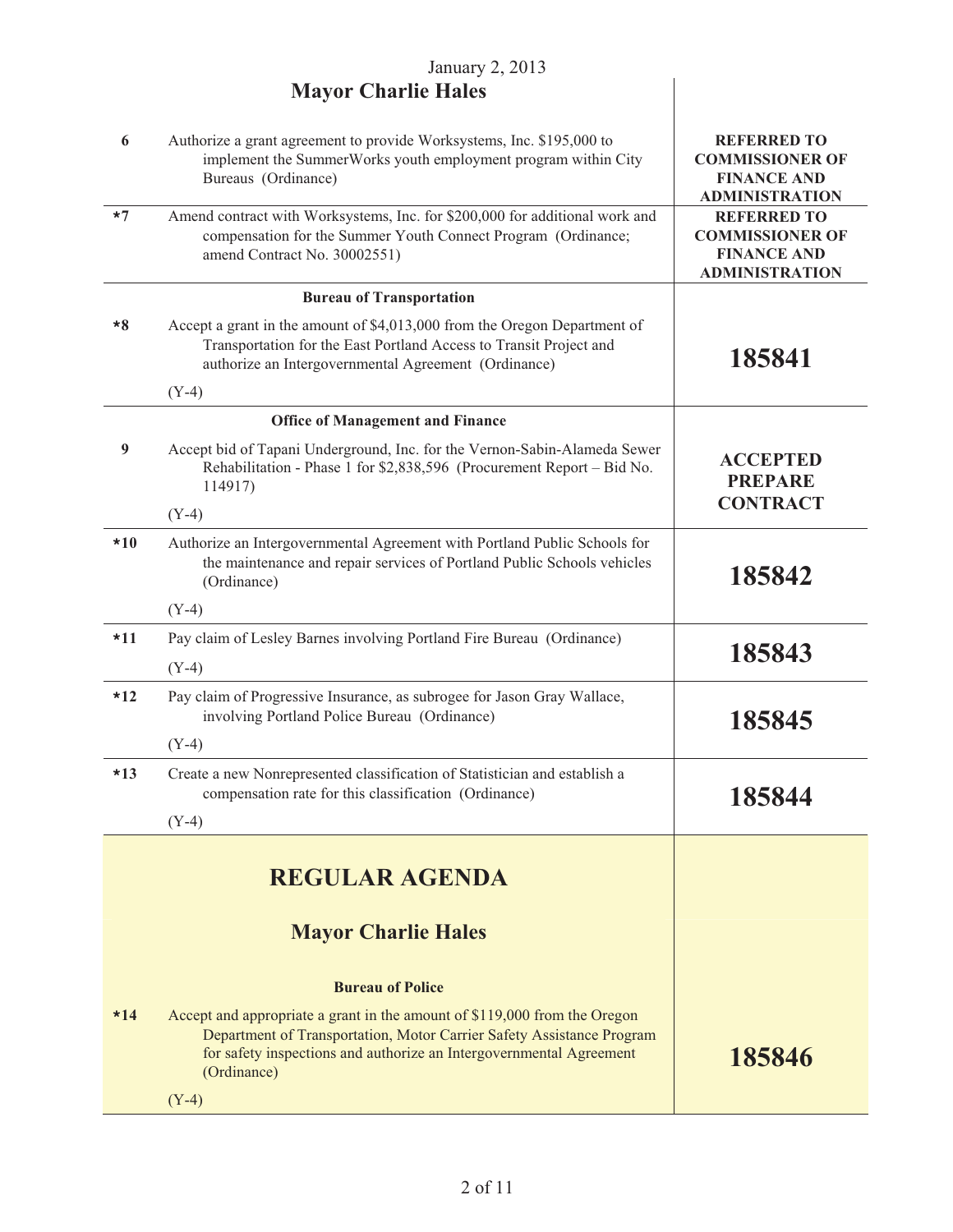#### **EXECUTIVE ORDER**

**15** Assign Mayor Hales bureaus and liaison responsibilities that were assigned to former Mayor Adams; assign Commissioner Steve Novick bureaus and liaison responsibilities that were assigned to former Commissioner Randy Leonard; all other assignments remain the same (Ordinance; Executive Order)

**185847**

At 2:39 p.m., Council adjourned.

# **LAVONNE GRIFFIN-VALADE**

Auditor of the City of Portland

By Karla Moore-Love Clerk of the Council

For a discussion of agenda items, please consult the following Closed Caption File.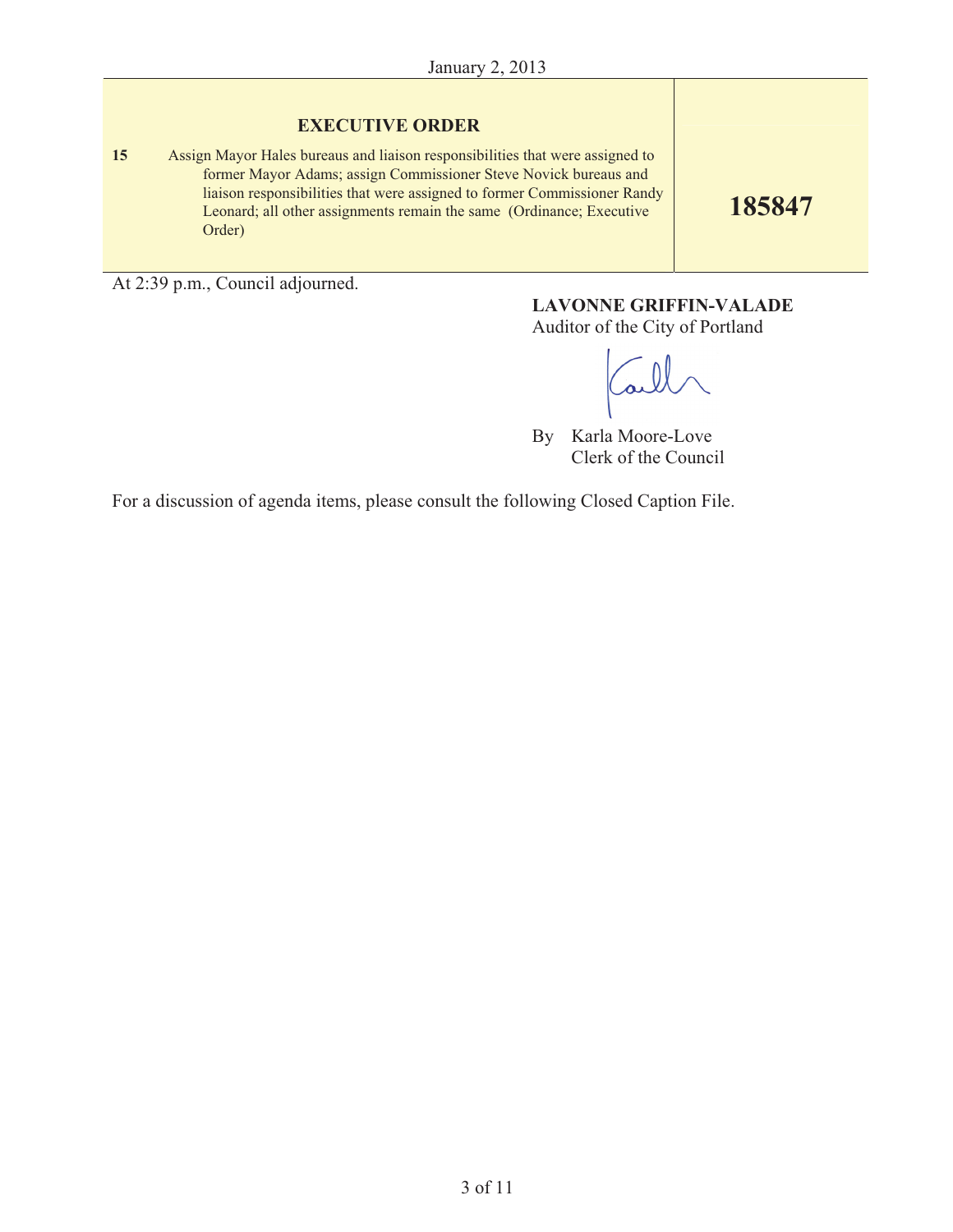## January 2, 2013 **Closed Caption File of Portland City Council Meeting**

This file was produced through the closed captioning process for the televised City Council broadcast and should not be considered a verbatim transcript. Key: **\*\*\*\*\*** means unidentified speaker.

# **JANUARY 2, 2013 2:00 PM**

**Hales:** Council will come to order, clerk please call the roll. [roll taken] I believe our first order of business is to elect a president of council for the next six months.

**Moore:** Correct.

**Hales:** I believe the rotation, which we have a rotation already set for us, makes that next president of the council commissioner novick.

**Moore:** Correct.

**Hales:** Hope he knew that.

**Fish:** I see he's wasting little time.

**Hales:** We'll take action on that item first then hear communications. Karla, please call the roll on the election of council president.

**Moore:** We had a motion from you?

**Hales:** So moved.

**Fish:** Second. Congratulations, steve couldn't think of a better person to take this job. Aye. **Saltzman:** Aye.

**Novick:** Aye.

**Hales:** Aye. Approved and elected. Congratulations.

**Novick:** Thank you.

**Hales:** Let's move to communications. Item 1. You have the privilege richard of being item number one.

**Item 1.** 

**Hales:** As you understand there's a three minute duration for these communications.

**\*\*\*\*\*:** I understand it quite well.

**Hales:** Welcome.

**Richard Ellmyer:** I'm richard ellmyer. I first entered this building as an elected neighborhood leader who are talked with mayor goldschmidt about how to improve the quality of life in north Portland in 1975. I watched commissioner adams' unprecedented vote against a hap nominee because he refused to give adams public housing statistical data. I would later see mayor adams reverse his support for equitable distribution of public housing, deny the existence of public housing and prevent anyone from access to the same housing statistical data he once sought. I watched mayor potter announce at a council meeting that he would tell the housing authority of Portland to provide him with accurate, complete and timely public housing statistical data. Two months later mayor potter inexplicably reneged on his promise. Refusing to discuss public housing, refusing to acknowledge the existence of public housing in portland's policy of targeted unlimited neighborhood concentration of public housing. Its no different from the republican party's denial of climate change. Both positions are untenable because they deny facts, science and reason. The unique and singular statutory authority given to the mayor of Portland to nominate and dismiss the board of the public housing authority of Multnomah county and assign oversight responsibility of the housing bureau makes Portland's mayor the most powerful public housing decision maker and influencer in the tri-county metro area. The mayor's choices for these positions necessarily reflect his public housing policy and spending views. Since all of these people serve at the pleasure of the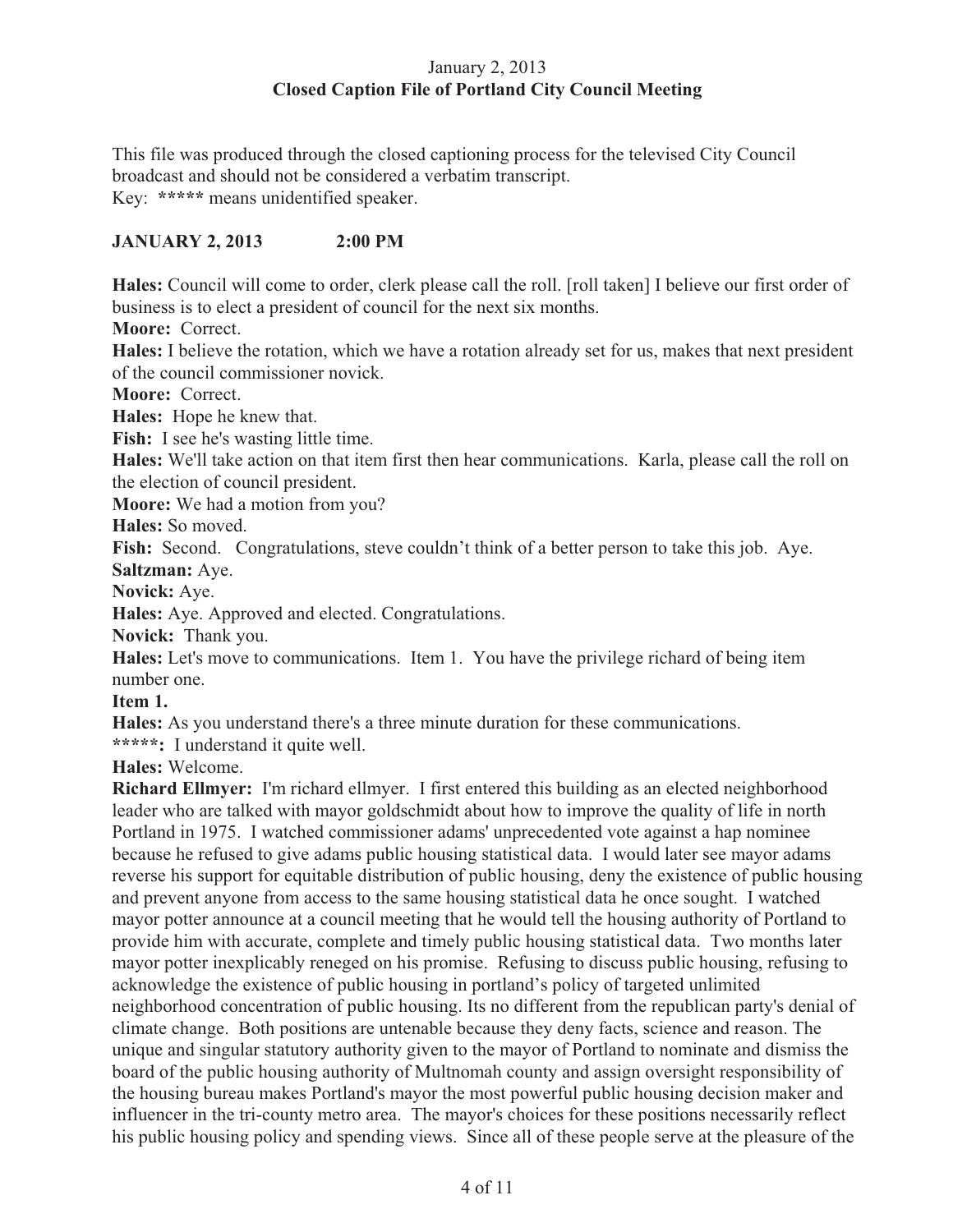mayor, their policies are his policies. Although it's not a sure thing amanda Fritz is the commissioner most likely to help the mayor and Portland's discredited public policy of targeted unlimited neighborhood concentration of public housing. She's more naturally inclined to transparency of public records and the concept of equity. Nick Fish has advocated for nonprogressive, class protection, low income, getto building, economic segregationist policies since he served on the board of the housing authority of Portland. Charlie, your refusal to discuss public housing with me for more than two years is a bad sign, however an immediate public announcement that you're committed to a policy of equitable distribution of public housing and will only appoint a housing bureau chief and allow appointed commissioners to continue to serve supporting your policy will right any previous wrong. If you're not prepared to act on this policy choice within the next 30 days then there's little chance you ever will. I'll be back in this chair very soon to cheer or condemn your decision. Thank you.

**Hales:** Thank you. Next items, please.

#### **Item 2.**

**Hales:** Welcome.

**David Hollenshead:** Thank you. Regarding the dangerous and illegal drainage -- from the nonpermitted, nonconfirming driveways for 239 southwest whitaker owned by Portland parks and currently using southwest trail 1 as a drainage ditch for approximately six to eight city lots of storm water and in a land slide hazard zone. And apparently violates all three principals of the state drainage doctorate. I first reported this to bds seven years ago. It's threatening our house. I have a couple of questions, keep it brief, i'm only going to do some of them. Do you realize I first reported this dangerous and destructive situation to bds in january of 2006? And the position has been that I needed to sue the city of Portland parks to stop the city from causing erosion and earth movement damage. This is right on the base below terwilliger. If parks can ask bds to inspect the property in order to evict the occupy protesters why can't you address the recent apparent illegal construction projects in terwilliger park? May I replace the historical drainage system on city property if it's not going to? It existed from 1934 in to 2005 before the owner of 239 decided to use the path. He is a licensed Washington state home inspector, a licensed professional. At this point I could show you footage on my iphone where it cut a hole through the hillside I can stick my arm through. I'm wearing the same type of boots that walk on the path. Got wet. I'm at my wits' end. I i'm told I have to work with todd lofgren but he doesn't seem have to the ability to get anything done. I've heard they have to use up to six inch pipe in whitaker street. Can I show you a map of what i'm talking about? That shows the drainage. I have a collection of photographs if you have time to look at them. I'm going to lose my house if this doesn't stop. So I don't know how we do this. Is there any chance to answer or do I just make my point?

**Hales:** I think here you make your point and there may be an opportunity for people to get back to you.

**Fish:** Mr. Hollenshead has had a long history of raising issues. Some have been addressed, some have not. We have a new mayor. What the bureau will do is work with bds report back to council on the concern and what has been done. We'll also copy you on our response. If the mayor and council believes we haven't done enough we'll revisit the question.

**Hollenshead:** Is there any chance that one of you would like to see how a \$1500 expense for income property in the park has turned into something that's going to cost a fortune to clean up? **Fish:** I'll take responsibility, mayor. Todd lofgren has been working on this. I'll report back to council.

**Hales:** Have the bureau folks take a look at it and get back to us. Appreciate you raising this. If you could leave us copies that would be most helpful. Thank you.

**Hollenshead:** You're welcome.

**Hales:** Karla, next communication item.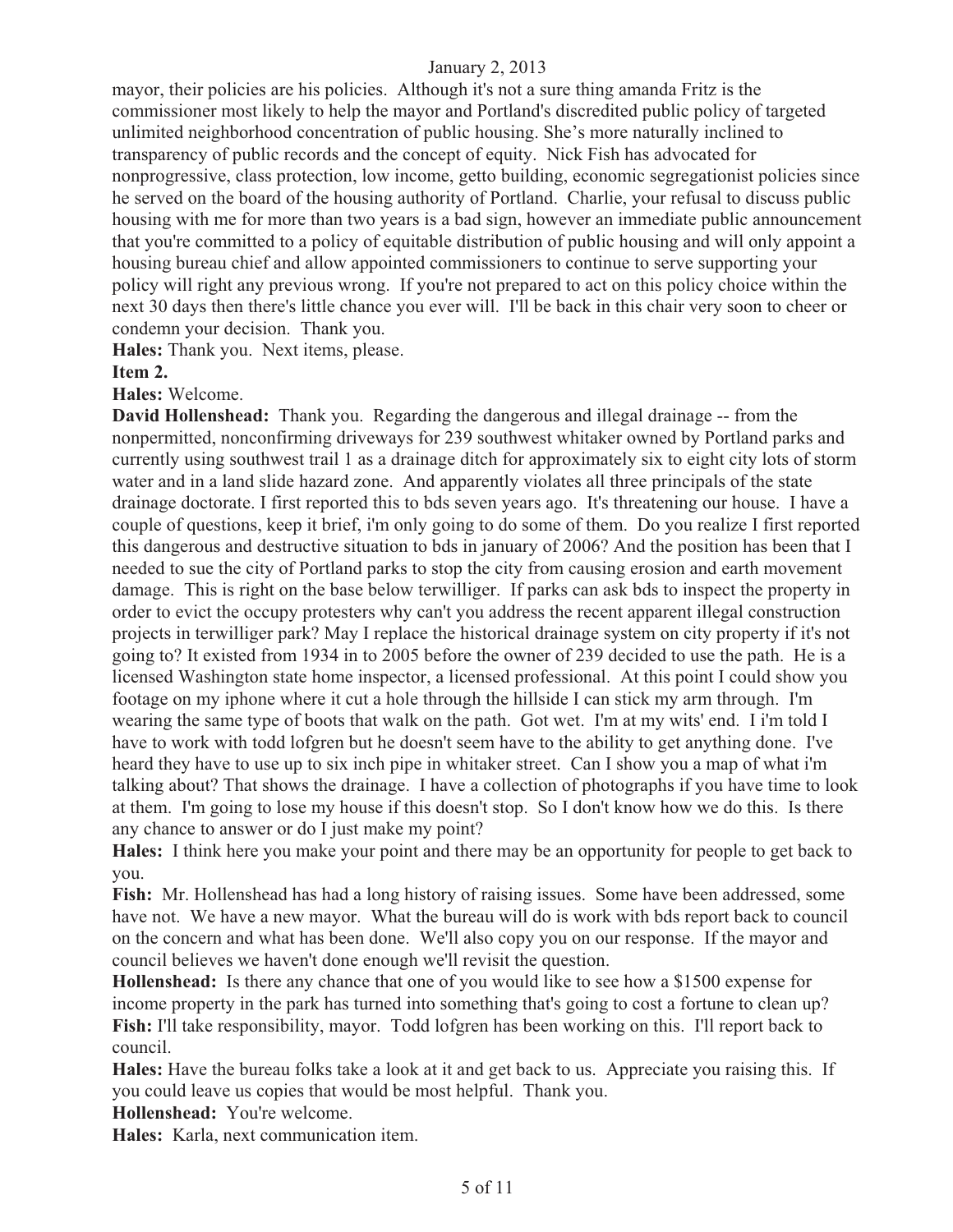# **Item 3.**

**David G. Gwyther:** Before my time starts I would like to congratulate the mayor in running an excellent campaign. Commissioner novick for maybe setting a record for the most highest percentage of first time candidate for council. I passed out this flyer. The top one is an advertisement for an apartment complex I have lived in close to 30 years. This was bought by the housing authority back six or seven years ago to move a group of people in from another building that they were tearing down and renovating. Since then it's been managed the last three or four years by cascade management. The second page is the kind of things we have had to put up with. For the last five or so years, our fire escapes outside have been so rickety that they have this on our doors saying you can't use it in case of fire. They finally got that fixed. Now to the problem that we're confronting now. We have had bedbugs in our building for over three years. All they have done so far is chase them from apartment to apartment when we raised the issue we have been treated like children or people who have caused the problem rather than somebody trying to find a solution. The true solution to getting rid of bedbugs in any building is tenting the building, getting rid of all of them at once rather than chasing them from one apartment to the other and probably the expense would be lower if they did it all at once rather than dribbling it out one room at a time or ten rooms at a time. We have a petition going in the building. Many of the tenants are low income. Some type of subsidy, afraid of signing anything because they are afraid of losing their apartments. I have tried to talk to the management group, the forward Oregon, et cetera, forward housing group, they are just not interested. They say they are doing what they can but what we need is some direction from the council, maybe an ordinance that after so many years of bedbugs in a publicly owned apartment building that there should be complete cleanup of the building rather than chasing it. It's an old building. There's plenty of places to hide. I hope none of you have had an experience with bedbugs, but if you want to fill up your computer were stuff, look under bedbugs on your computer. They are amazing creatures. They can live for six months on one bite of blood. We're hoping council will address this as soon as possible. You have my card there left over from the campaign.

**Hales:** Thank you. Glad they got the fire escape issue taken care of, the issue of how we deal with health inspections and bedbugs with the county and the city --

**Fish:** The county has taken the lead on over all inspection. Home forward is not strictly a city agency. Its an independent agency. But we have influence over them, so we'll talk to them. But if the mayor will remember when we opened bud clark commons one of the unique features of that building is a special heated room where all the furniture that comes into the building goes through a room that kills bedbugs so that we get them at the source. Older buildings are hard to deal with because they are often infested earlier, but it's a thing debra and I have been working on. David thanks for coming and we'll talk to home forward and get back to you.

**Gwyther:** Thank you very much.

**Hales:** Sorry you're having to do with that. Item 4, please.

**Item 4.** 

**Hales:** Welcome Mary.

**Mary Eng:** Hi. Just as a side note, Portland state university is also involved in the bedbug system with the bedbug studies program which is rampant at the view, which is an apartment where a woman was also raped. Peter castleberry settled my bedbug case for about \$5,000 in 2010 when I was shocked to come to portland state university and find rampant sexual harassment. It's just gotten worse and worse in terms of my understanding of what's going on. I have good news to bring to you strangely enough. Portland state university is finally going to take their rape crisis problem seriously with the hire of their new sex crimes investigator. Portland state university women pay a \$40 recreation center fee however recreation center rape in the lobby rest room makes the center unavailable to people like me who do not want to be raped again. Pepper spray is not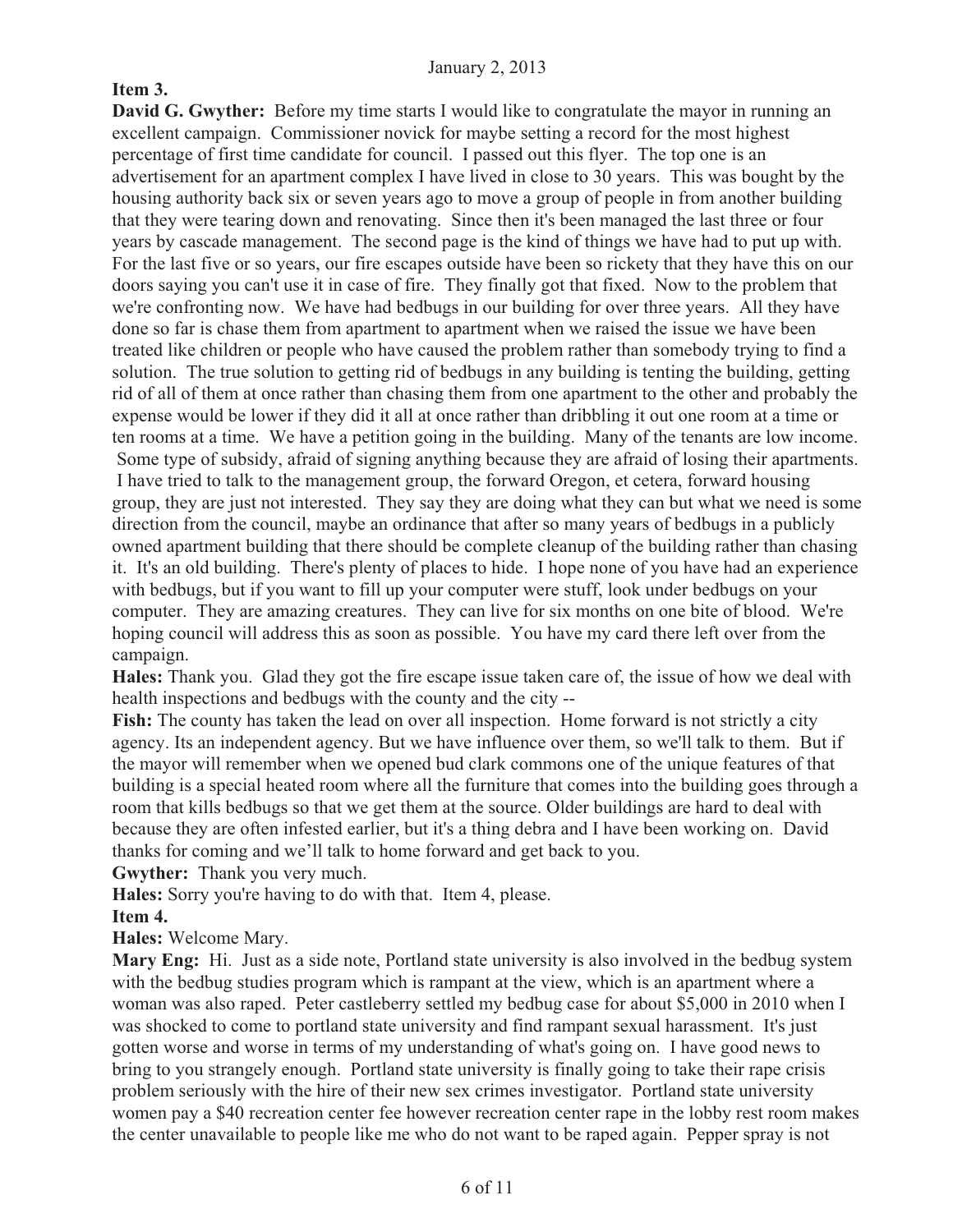provided with tuition. Rape is. Here's title 9 the of the civil rights act of 1964. This Portlandia government seems completely comfortable receiving federal funds but you don't seem comfortable enforcing federal laws like basic equality of access for women and other persons. There are inadequacies of every level including gender specificity. Rape is not only a woman's problem. There are military rape survivors among our g.i. bill recipients that we need to address their needs there are victims of Oregon boy scout rape, vatican catholic church priest pedophile rape and perhaps also Portland mayor rape of which i'm sure you're very aware. I was googling portland rapist mayor and I found that we had another rapist mayor in our past. When the rape happens two blocks from me I heard a scream in the middle of the night. But the sad thing is I hear screams all the time because there are homeless women, people on drugs, people having a good time. I wasn't sure what kind of scream it was but it was a deathly scream and I was afraid for my own safety. When I got a call from the Oregonian when I was at Portland state campus trying to interface with the obstructive -- [audio not understandable] they have blacklisted me. I'm persona non grata. I'm the gadfly they don't want to address. Oregonian called me and said how does men against rape feel about this recent rape? I was like what rape? I was confronted a professor about sexual harassment when I got the news that a woman was bashed on the head without security, without lighting, with only two security guards on duty at any time I feel safer in a safeway grocery store than I do on portland state campus. You know those hand bills I always give you guys? I don't feel safe going to the Portland state library any more now that I know what's going on. Approaching it through a criminal battle is only half the battle. We need to reach out to the d.a.'s, to military rape experts. We need more resources to the students. We need to stop this before it happens. We can't have a band-aid approach to rape. I have cousin at Portland state university. If she's raped as part of her educational experience I may -- begin to believe in god and pray and I want you to know I prepared my notes to give this speech today I was in tears all night. I was horrified when this rape occurred. I was retraumatized. My education fell apart as I attempted to finish my degree. Portland state university is defrauding the tax payers, defrauding the federal government. Seducing young japanese foreign students to come to our school with a false impression of security. He said, we found lots of security.

**Hales:** Mary I need you to wrap up. I know this is a really important subject for you but I need you to wrap up.

**Eng:** What are you going to do?

**Hales:** We appreciate you coming here and letting us know.

**Eng:** I would like to donate my energy and passion to education for a new role in sex crimes. Also I believe we need training for condoms and pepper spray. Every woman should get those as part of her p.s.u. experience.

**Hales:** Thank you very much. Karla, next one, please? **Item 5.** 

**Hales:** Welcome. Thanks for coming.

**Lightning:** I would like to say my communication might run into four minutes.

**Hales:** Try to be as brief as you can.

**Lightning:** I will. In the city of world results speak for themselves. Mayor charlie hales, congratulations on a well deserved victory. My name is lightning. I'm the founder of the lightning action foundation which is a creative social change think tank dedicated to improving lives of people throughout the world. Creating solutions for the homeless. A large population of homeless people is a symptom that our community is not healthy. We must increase the supply of safe, permitted, supportive housing units. We must emphasize permanent solutions. Safe, permanent supportive housing units is one of the proven most effect tools for ending long term homelessness. Providing safe, supportive housing first, then services to deal with drug abuse, alcoholism and mental illness in a safe environment will create a more successful long term, permanent solution for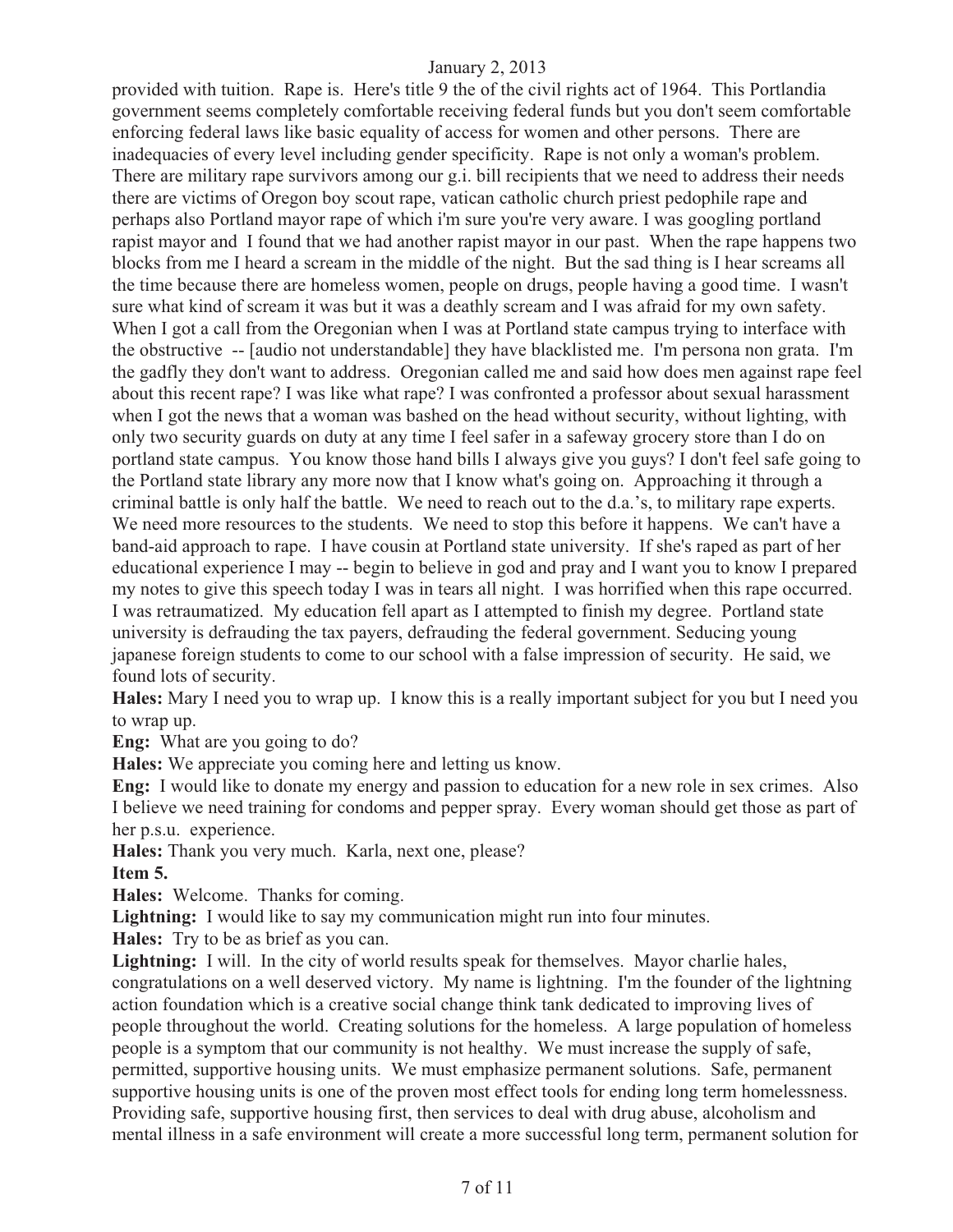ending homelessness. While it is often implied that mental illness causes homelessness, it clearly could be the other way around. Homelessness is a condition associated with increased daily hassels. Decreased social support, decreased health status and increased adverse life events all of which are related to amplified depressive symptoms. We might conclude, then, that higher rates of mental illness among this population are the natural result of the condition, not the cause of it. A key component that has restricted us from providing enough safe, permanent, supportive housing is lack of funding. Although it's estimated about approximately 20 million is spent on services for homeless people in Portland every year only about 12% of that is currently spent on safe, permanent, supportive housing units. We clearly need to improve that over all percentage. In my opinion, to permanently end homelessness in Portland we need to increase our fund from approximately 20 million each year to approximately 50 to \$100 million each year. As mayor, charlie hales has stated we passed three money measures income ballots. Therefore, passing any new tax measure is obviously not the answer. Let me present a plan on how we can make an effort to accomplish this. First, we need to create a care, safe, permanent supportive housing funds. Second, the city of Portland will create an understanding and working relationship with the real estate development community that we must replace lost low-income housing units when we are developing new condominium projects. Third, when condominiums are developed in the city of Portland upon inception a clause will be inserted by the developer in the conr's agreement that  $1\%$ of the sale of any condominiums will be directed into the care safe permanent supportive housing fund this will create continuous and ongoing revenue for the fund. Fourth, if an existing apartment building is converted to condominiums usually the property because of increased value tax revenue can double if not triple. I'm asking the city of Portland to impose a 25% fee to be placed upon new, increased property tax revenue created by the conversion of apartments to condominiums and be directed to the care safe permanent supportive housing fund. I'm almost done. The city of Portland will use this funding for the purpose of creating and developing safe, supported, permanent housing units in an attempt of ending homelessness. This plan creates a win-win for the real estate community, the city of Portland and the homeless.

**Hales:** Thank you. Appreciate it. We move to the consent agenda. There are a couple of items where there are requests to pull items from the consent calendar. In the first case those are items 6 and 7. I would like to request that we pull these from the consent calendar for the purpose of taking them back to my office for further review before we bring them before the council. I believe there's another request as well.

**Moore:** Item 12.

**Hales:** Hearing no objection, I will take those back and remove those from the consent calendar. **Item 6 and Item 7.**

**Hales:** Any objection? If not returned to my office. Item 12, please.

**Item 12.**

**Hales:** remind me karla should we take action on the rest of the consent calendar first? **Moore:** Yes.

**Fish:** Typically it's at the end of the agenda. We take the regular agenda then the last one pulled. **Hales:** Action on the remainder of the consent calendar.

**Fish:** Aye. **Saltzman:** Aye. **Novick:** Aye.

**Hales:** Aye. Approved. Item 12.

#### **Item 12.**

**Hales:** There's a request here to testify? Please. Welcome.

**Dan Handelman:** Thank you. Good morning, mayor hales, city council. Welcome. I'm dan handelman. This item has to do apparently with a car accident involving the totaling of a motorcycle by a Portland police officer and is a settlement out of court that is being discussed of some \$10,000. It's come to our attention at cop watch that since the james chasse settlement in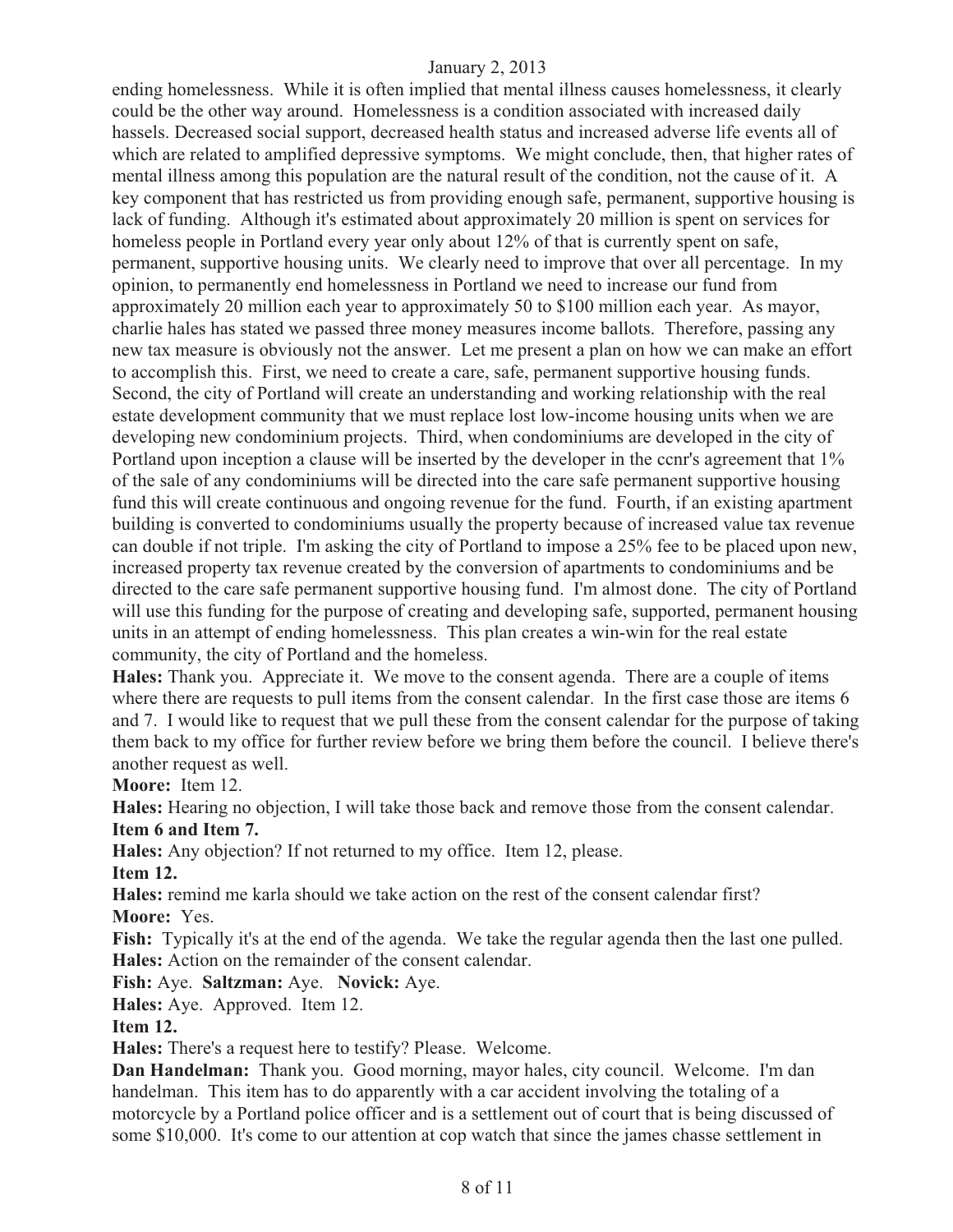2010 very few if any out of court settlements come to city council any more even though anything above \$5,000 has been regularly coming to council in the years prior to that. We're not sure if there's a new policy that the city is trying to take everything to trial. There seems to be a lot more jury findings against the city where large amounts of money are being paid out to people who are alleging police misconduct. We're not sure if that's a new policy. We're not sure if -- certainly there have been more settlements worth more than 5,000. We're wondering if they are getting entered as judgments which then means that there's no decision to be made and council doesn't have to consider them. If there can be some discussion of that strategy. It also is listed in the public involvement section on this agenda item that risk management has concluded it's not appropriate to have public involvement in settlement negotiations regarding claims or suits against the city. The people of Portland are who you are representing. So I think it's always appropriate to have public involvement and discussion throughout these things to get a gauge from the community what we think about them. In this particular case we don't know the name of the officer because the way the item is written. We don't know what happened to the person on the motorcycle. It doesn't mention if the independent police review division is looking at this as possible misconduct. It says the officer was driving in the wrong lane against a red light when he totaled the motorcycle. Often accidents with police officers are treated differently from misconduct cases but I know ipr opens up investigations sometimes when there's a tort claims. These would be helpful to have public discussion about. Most settlements about police issues have been on the regular agenda, not the consent agenda. That's why we pulled it. Portland copwatch believes in police accountability. We're not anti-police, we're for the police being accountable and for public discussions like this to occur. I do hope you'll consider having items like these in the future. I appreciate you hearing the consent agenda item first. It was mayor adams' policy to hear them at the end of everything else but it was the policy previously to hear them right at the end of the consent agenda.

**Hales:** Thank you. You added to my to-do list of items to review with the city attorney and with the police bureau how we handle these procedures. Thanks very much, dan. Any further discussion? Call the roll, please.

**Fish:** Aye. **Saltzman:** Aye. **Novick:** Aye.

**Hales:** Aye. Approved on the regular agenda we have precisely one item.

**Fish:** I think this qualifies as the shortest agenda in the history of the council. This goes to your core message of conducting this in a more business like fashion.

**Hales:** It may be all downhill from here but we'll take it. Read item 14.

#### **Item 14.**

**Hales:** Good afternoon. Welcome.

**Sgt. Robert Voepel:** Thank you, sir. I'm sergeant robert lovell with portland police bureau traffic division. This is lieutenant davis. We're here today to see if we can get a grant approved for acceptance. We have written a grant through the state of Oregon and federal government for a truck enforcement inspection grant. What it does is allows us to work truck inspections through a grant basis with our now 11 truck inspectors we have at the traffic division. I'm prepared to answer any questions. It's a grant. It's funded as a total of \$119,000 grant. Reimburse us for part of the grant covers overtime expenditures, materials, supplies and there is some match time included in that that we do currently anyway through truck inspections each inspector is required to inspect 32 trucks a year to keep their certification up to date. Some of the things that they -- that this will help with is to the city of Portland the trucks that are driving on the roadway obviously there's a commerce aspect to it. When there's crashes, the trucks are spending a lot more money. It's estimated hundreds of thousands of dollars in a crash that's lost in revenues based on the time the trucks are backed up along the freeways and stuff. We also have a loss of life that we're hoping to help curb. We had five emergency vehicles involved in crashes last year, and one of our aspects is we do major crash team and we put these inspections as part of the major crash team investigations. That's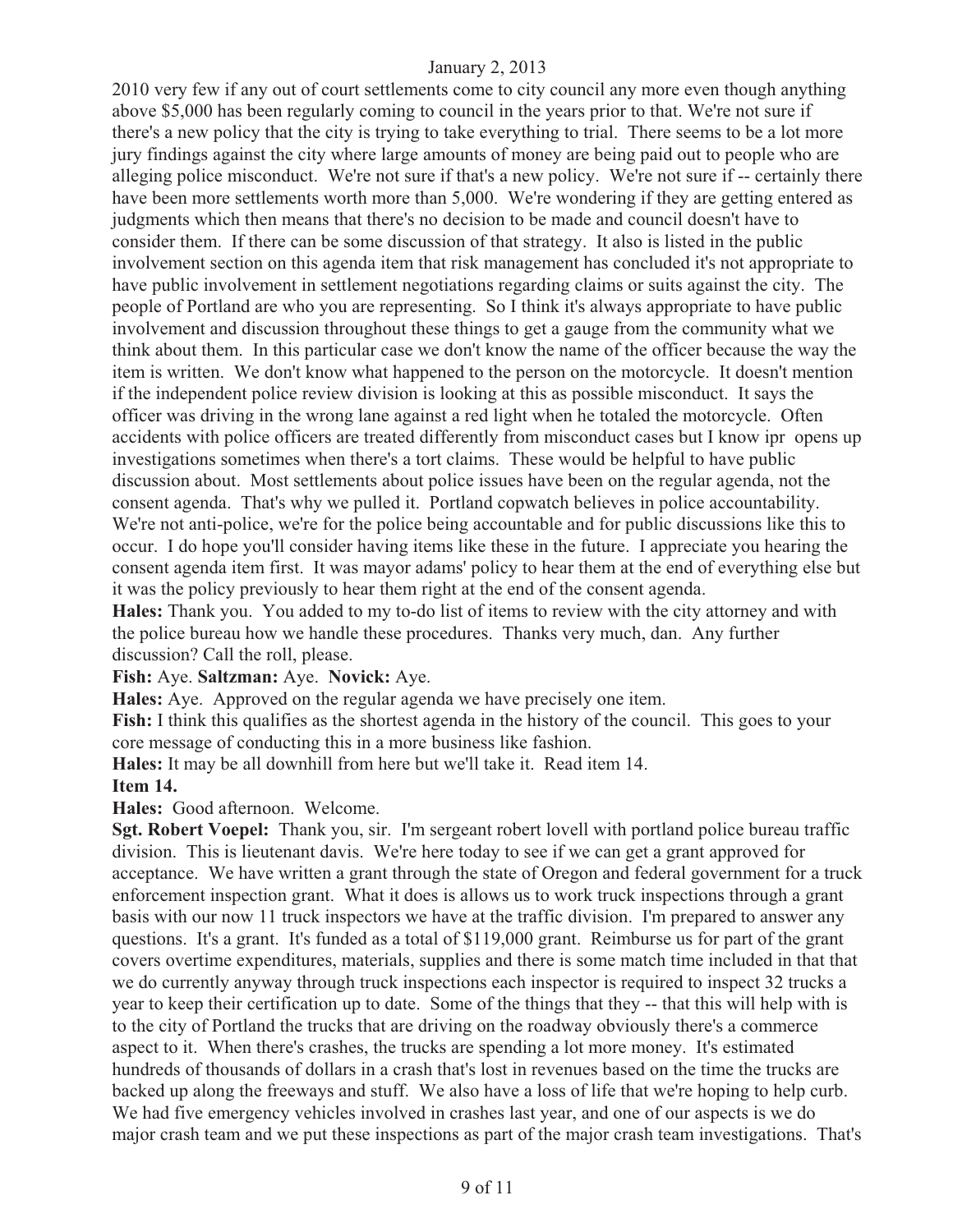going to help us as well. If we have to call one out on overtime to help with the inspection they can do that at the scene. They will be part of the funding as long as we're using inspectors for that. It's going to also affect some of the core values as far as helping with community involvement, community complaints. Right now commissioner novick is aware north Portland has a truck route problem. We're working with them, not through the grant but it will be tied to the grant afterwards. We have addressed the issues with the community. This will help solve that problem as well as another problem on i-5 near taylor's ferry and capital highway. Several complaints about trucks using their air compression brakes there. The over all traffic safety will be increased by receiving this grant will add to the traffic division and the numbers of officers we can have out there working. Some of the overtime that they will work is just another officer working the street. We applied for the grant last year, and odot's worked with us directly on solving these issues. Bringing this to light.

**Saltzman:** You say we have 11 people in traffic division that are -- certified?

**Voepel:** Yes, certified by the state of Oregon. It's a federal program but they are level 2 truck inspectors. Level 2 is the next one up. Level 1 would be the full inspection where they weigh the trucks and do full inspections as far as the brakes. Level 2 they make sure they have the correct pressure on the brakes. They look at the rims and tires, basic truck. They will do inspections on the logbooks, which is a huge national issue with people driving too many hours on the roadway, being tired.

**Hales:** Do you have the equivalent of probable cause? Does a truck have to be moving for you to do an inspection and you think something is wrong or just because you need to do random inspections, which I think is a great thing --

**Voepel:** The selection process, there's one of two ways. All trucks are required to pull over at open weigh stations and some of our inspectors go out like the one on highway 30 or in woodburn, i-84 to insist to stay in concert with odot on inspections and the latest trends. They have a national database that they can check where people cross different weigh stations. They are required to stop at the weigh stations and they can conduct inspection there's. The primary way is through probable cause stop whether they are violate ago traffic law, it's a moving violation or light problem so they have a head light out or some of their running lights that are not working properly. We'll make a stop on the vehicle. We'll inspect their medical cards, logbooks and do a walk-around inspection with the truck. That's after a probable cause stop. That's the primary way we conduct inspections. **Saltzman:** I remember hearing an alarming statistic that out every truck that you inspect x percentage are taken out of service. What is that percentage roughly?

**Voepel:** I want to say it's about 20%.

Saltzman: You say you can't go any further. You're out of service.

**Voepel:** That's correct. There's different out of service. There's out of service for equipment. Which is just as damming as the out of service for log book violations. We have folks that actually forge their logs. They have dual logs. They forge them because they want to drive more hours to make more income. There's a limit. People get fatigued and they cause crashes. We had five commercial vehicles involved in fatal crashes last year. The one with the bus with the young girl that -- we ended up having to bring an odot inspector in to look at that rig and we had the one up on 3rd and madison that we had inspection done on it.

#### **Saltzman:** Thank you.

**Hales:** Other questions? This is for the remainder of if fiscal year?

**Voepel:** It is a renewable grant based on the federal and state funding that's available. The funding dates run from october 1 through september 30. We just started this. Regardless of whether or not the grant is accepted by the city of Portland we still do the truck inspections. This just allows us to go out and do other missions. And actually focus on specific areas and enforcement actions. **Hales:** It's a reimbursement grant.